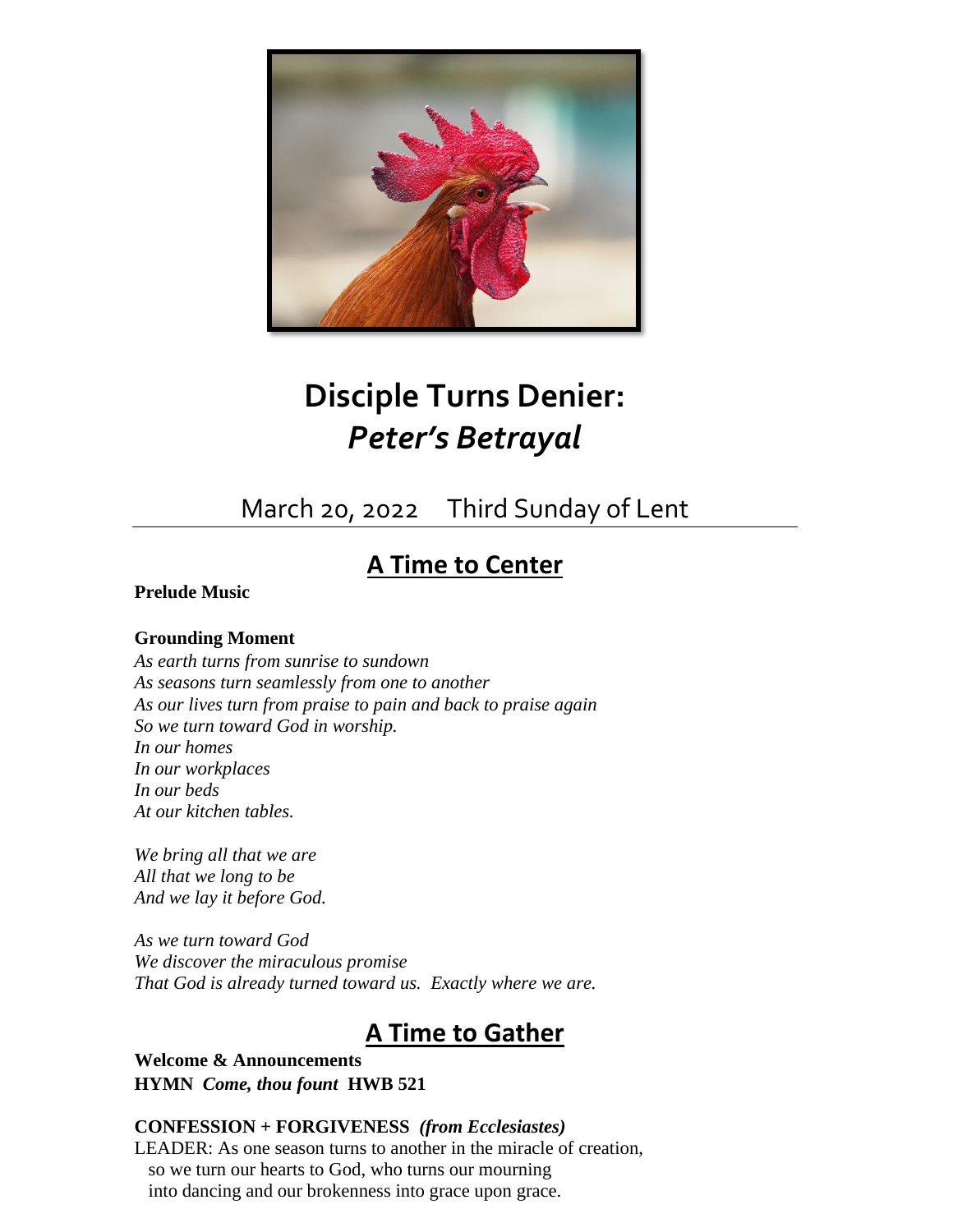**ALL (sung)***: The Lord is my song, the Lord is my praise: All my hope comes from God. The Lord is my song, the Lord is my praise: God, the well-spring of life.*  (sung to tune of HWB 348 O Lord, hear my prayer)

LEADER: To everything there is a season, and now is the season for turning **ALL: We turn to God with broken relationships** LEADER: Now is a time for healing **ALL: We turn to God with regrets we have held too long** LEADER: Now is a time for releasing **ALL: We turn to God with despair for what the world has become** LEADER: Now is a time for hoping **ALL: We turn to God with sighs too deep for words.**

**ALL (sung):** (repeat *"The Lord is my song"* as printed above)

LEADER: God declares to all people, now is the time for grace Your sins are forgiven, your brokenness made whole. Receive through Jesus Christ grace upon grace.

**PRAYER OF THE DAY:** *Merciful God, your closest friend turned his back on you, causing the searing pain that betrayal leaves in its wake. When we experience the turning of friendships, hold us up, and help us to trust in the power of your healing grace. Amen.*

### **A Time to Reflect**

**Lighting the Peace Lamp & Praying for God's Peace Children's Time Scripture Reading** *John 18:1-27* **Sermon**

#### **A Time to Pray**

*Turning to God in prayer, we pour out our hearts, confident in God's promise to hear and receive.*

**Music for Meditation Prayers of the People (with Lord's Prayer)** *Response:* LEADER: Lord, hear our prayer.

**ALL: We turn to you, O God.**

### **A Time to Give**

*Celebrating ways faith in Jesus leads to generosity toward others.* **Generosity Moment Prayer**

### **A Time to Be Sent**

**SENDING HYMN** *Lord Jesus, you shall be my song* **STJ 14**